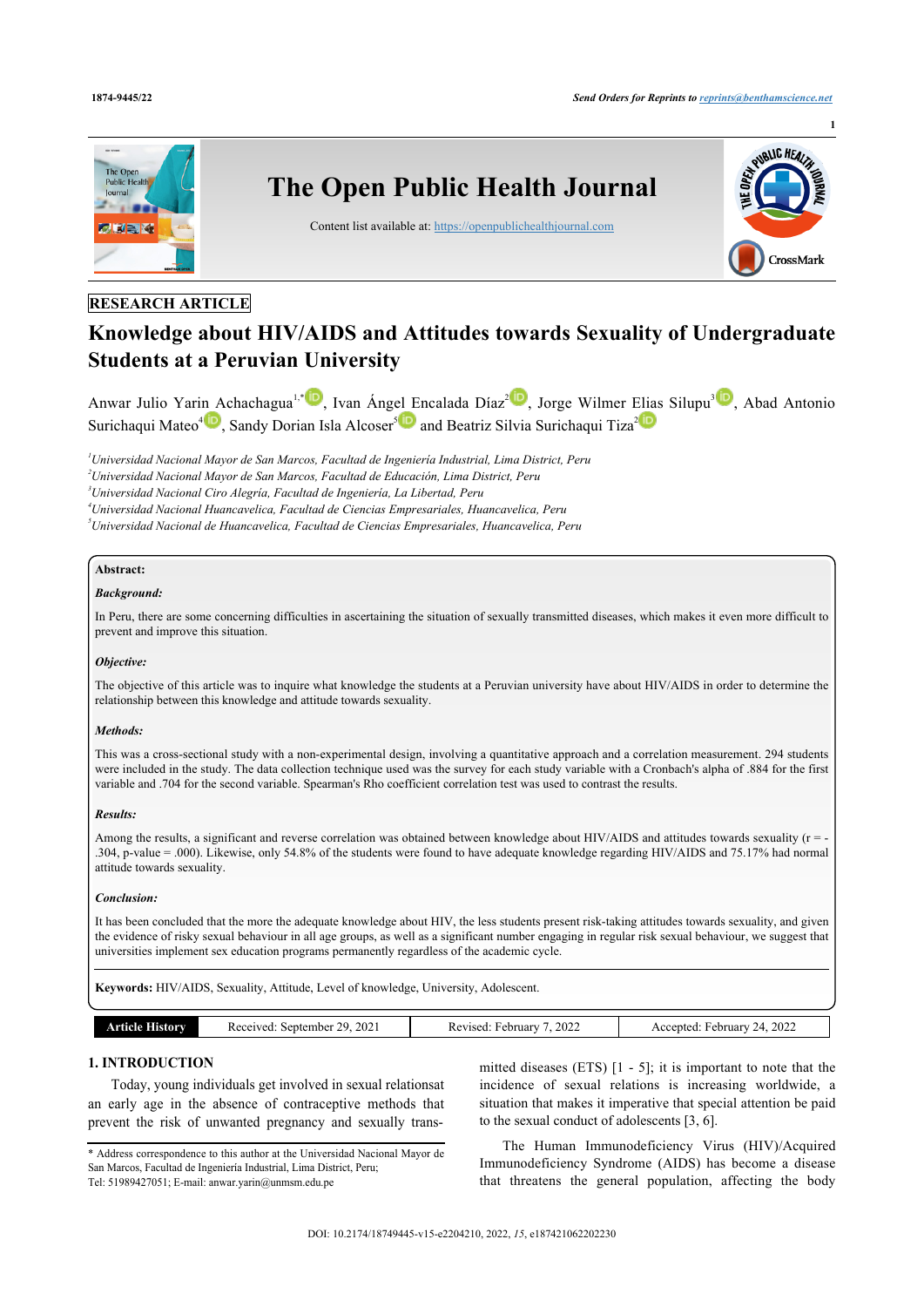system, as well as mental health and social relationships [\[7](#page-6-4) - [9\]](#page-6-5).

After sub-Saharan Africa and Asia, Latin America is the most affected region by HIV. It is estimated that, in the year 2018, 100,000 people in Latin America contracted HIV, which represents an increase of 7% compared to 2010. Approximately, half of the countries that make up the region experienced an increase in its incidence during the period of 2010 to 2018, with the most significant rises occurring in Brazil, Costa Rica, Bolivia, and Chile [[10\]](#page-6-6).

Young people between the ages of 16 and 20 are in the high-risk group for HIV/AIDS in most parts of the world, as young people are more likely to have multiple sexual partners and engage in unprotected sex[[11](#page-6-7)]. According to figures provided by United Nations International Children's Emergency Fund (UNICEF), around 30 adolescents between the ages of 15 and 19 contracted HIV every hour in 2017 [[12\]](#page-6-8). In the case of Peru, according to the statistics provided by the Ministry of Health, in the period from 1983 to 2016, a total of 65,657 cases of HIV and 34,438 cases of AIDS were reported. Of the latter amount, 2.6% corresponded to people between 10 and 19 years of age, and 29.3% in those between 20 and 29 years of age. However, it is necessary to highlight that this disease has a long incubation period; thus, a large percentage of the latter value must have been infected before the age of 20 [[13\]](#page-6-9).

Literature on the knowledge of HIV and the attitude of young people to the risk of contracting it involves a wide range of studies carried out on this topic [\[1,](#page-6-0) [6,](#page-6-3) [11](#page-6-7), [14](#page-6-10) - [25](#page-7-0)].

In these studies, among other aspects, it is found that, in general, there is little and sometimes erroneous knowledge on the part of adolescents regarding HIV and STDs, as well as a denial of any vulnerability to contracting this virus. Some research has found a relationship between knowledge about HIV/AIDS and attitudes towards sexuality [\[24](#page-7-1), [26](#page-7-2)], as well as there is research that has not identified a relationship between these variables[[27,](#page-7-3) [28\]](#page-7-4). Despite the extensive scientific literature on this topic, there is no consensus regarding the level of information that adolescents have in relation to sexual health. Interestingly, where there is coherence is the fact that the use of contraceptive methods in adolescents is not sufficient, thus, it implies that the level of information does not necessarily lead to a preventive attitude [\[16](#page-6-11)].

Although in the literature, consulted people have been found to be sometimes aware of HIV transmission, there is a lack of understanding about the risk and potential danger of this disease, a situation that increases the vulnerability of young people and adolescents to HIV/AIDS [[5](#page-6-1), [29\]](#page-7-5). In the case of Peru, there are some concerning difficulties in ascertaining the situation of STDs [[13\]](#page-6-9), which makes it even more difficult to prevent and improve this situation. Similarly, AIDS programs, particularly those aimed at young people, focus on preventive measures [\[30](#page-7-6)], thus leaving a knowledge gap about STDs in the young population. Lack of knowledge, in addition to inaccurate concepts related to STDs, can lead to negative sexual consequences [\[19](#page-6-12)]. Sex education is known to be most effective when it is based on the opinions of the adolescents themselves; however, research studying the experiences of youth and adolescents who have received sex education is limited [\[18](#page-6-13)]. Undoubtedly, sex education is an excellent source of guidance for young people and adolescents regarding sexuality, sexual health, and relationships, resulting in a possible improvement in the sexual health of this population.

Due to the aforementioned aspects, the objective of this study was to inquire what knowledge the students at a Peruvian university have about HIV/AIDS in order to determine the relationship between this knowledge and their attitudes towards sexuality.

#### **1.1. About Sexuality**

According to Goldfarb and Constantine [\[31\]](#page-7-7) "sexuality is shaped by the knowledge, beliefs, attitudes, values, and sexual conduct of individuals. Its dimensions take into account the anatomy, physiology, and biochemistry of the sexual response, as well as identity, orientation, roles, and personality as well as thoughts, feelings, and relationships".

In 1991, the authors Simpson and Gangestad indicated that the sexual conduct of young adults is measured by their number of sexual partners, in addition to the age of individuals at the time of their first sexual encounter. Furthermore, regarding attitudes to sexuality, moral liberalism/conservatism is included, along with factors such as the condemnation of premarital sex as well as socio-sexuality, which is considered a measure of interest in casual sex[[32](#page-7-8)]. It is convenient to provide information to young people for them to make decisions about their own sexuality, without feeling guilty or ashamed about it; in this sense, it provides them with a more balanced vision, and thus helps to meet their needs [\[33,](#page-7-9) [34](#page-7-10)]. Likewise, it is important to mention that many young people attend school without any experience of having sexual relations; therefore, the intervention of schools and universities in the context of HIV and AIDS through sex education serves as a pragmatic response to a social need [[35\]](#page-7-11).

The risk-taking attitudes with regards to sex among university students involve the consumption of drugs, alcohol, and having several sexual partners, as well as not taking up-todate contraceptive methods into account in order to avoid unwanted pregnancies or sexually transmitted diseases [[36](#page-7-12) - [38\]](#page-7-13).

It is important to mention that attitudes and behaviors related to sexuality are a social construct. Attitudes towards sex include beliefs regarding cultural norms, decisions related to having sex, and perceptions about sexual conduct [\[39](#page-7-3)].

# **2. MATERIALS AND METHODS**

#### **2.1. Study Location**

The study was carried out in 2019 within the Mechanical Engineering Faculty at the National University of Engineering, located in Lima-Peru.

#### **2.2. Design**

A cross-sectional quantitative study was carried out with non-experimental design involving a correlation measurement, since knowledge about HIV/AIDS and attitudes towards sexuality were described, and the relationship between these variables was determined.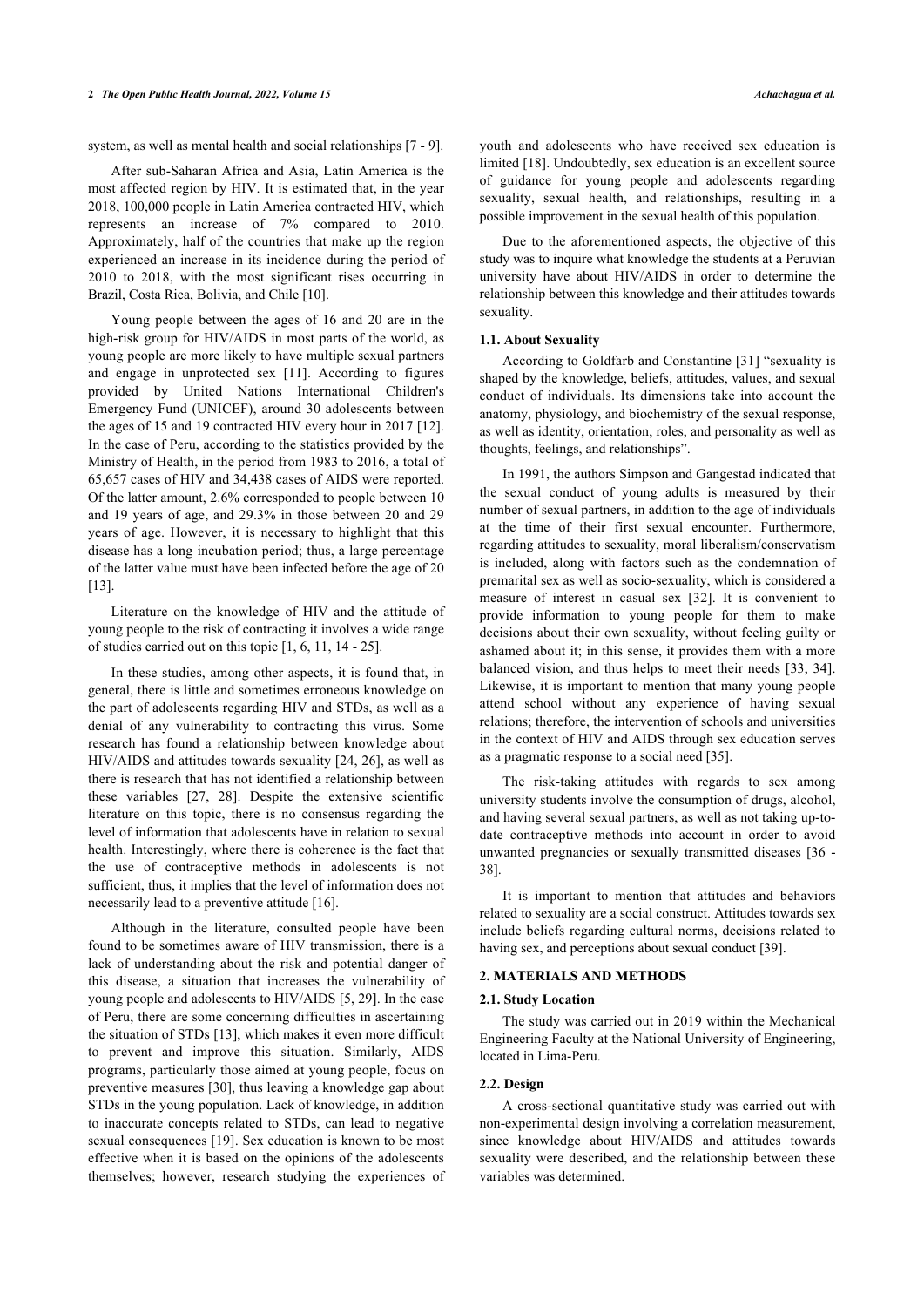# **2.3. Participants**

A probability sampling was carried out with a level of 95% confidence interval and an error level of 5%, using equation 1:

$$
=\frac{NxZ^2xpxq}{d^2x(N-1)+Z^2xpxq}
$$

Where,

N= Population

Z=1.96 at 95% of reliability

 $p=0.5$ 

 $q=0.5$ 

d= 5% of error

The study population comprised 1,243 students, with ages ranging between 18 and 26 years. Therefore, a sample of 294 students was obtained.

$$
n = \frac{1243x1.96^2x0.5x0.5}{0.05^2(1243 - 1) + 1.96^2x0.5x0.5} = 294
$$
 students

The students completed the questionnaires in August 2019. The distribution and completion process was carried out over a period of two days.

# **2.4. Data Collection Instruments**

For data collection, the survey technique was used, and the questionnaire was used as an instrument. The Statistical Package SPSS was used to verify if there is a relationship between the study variables, taking into consideration Spearman's Rho correlation coefficient.

Two questionnaires were used, based on the instrument by Vargas Ruiz (2007)[[40\]](#page-7-14), which itself consists of four dimensions (Sexual health, Reproductive health, HIV/AIDS, Condom use), subdivided into Attitude, Knowledge and Practice. For the present research, only the dimensions of Sexual Health and HIV/AIDS were used, taking into account the Attitude and Knowledge subdimensions for the Sexual Health and HIV/AIDS dimensions, respectively. This selection is due to the fact that these are the dimensions that are most closely related to the variables of our research. Finally, the Sexual Health and HIV/AIDS questionnaires consisted of 28 and 20 items, respectively.

For the reliability of instruments, a pilot test was carried out on 10% of the sample, that is to say, with 30 students, where a reliability score of .884 for the Knowledge about HIV/AIDS questionnaire and .704 for the Attitudes towards Sexuality questionnaire was obtained.

Likewise, for the validation of instruments, the judgment of experts was taken into account, including 3 teachers from a university located in Lima, Peru, with which an Aiken V value was obtained close to the unit. Through this coefficient, it was possible to quantify the relevance of the items of these instruments considering the following criteria: writing, relevance, coherence, appropriateness, and understanding.

# **3. RESULTS**

According to Table **[1](#page-2-0)**, a total sample of 294 students was evaluated. It can be observed that there is a higher percentage of people between 21 and 23 years of age, with 38.3% being female and 36% male. Likewise, according to the academic cycle, a higher percentage is observed in those students belonging to the first cycle (53%).

As can be observed in Table **[2](#page-2-1)**, 54.76% of those surveyed had adequate knowledge about HIV, while 45.24% were unaware of matters related to it.

As can be seen in Table **[3](#page-3-0)**, the attitude towards sexuality was mostly regular in 75.17% of the cases.

<span id="page-2-1"></span>

|         |                |              | Gender  |      |              |
|---------|----------------|--------------|---------|------|--------------|
|         | Age            |              | Female  | Male | <b>Total</b> |
| 18 a 20 | Academic cycle | 1 a 4        | 24      | 32   | 56           |
|         |                | 5 a 7        | 14      | 18   | 32           |
|         |                | $8$ a $10\,$ | $\,8\,$ | 8    | 16           |
|         | Total          |              | 46      | 58   | 104          |
| 21 a 23 | academic cycle | 1 a 4        | 29      | 28   | 57           |
|         |                | 5 a 7        | 17      | 21   | 38           |
|         |                | 8 a 10       | 5       | 9    | 14           |
|         | Total          |              | 51      | 58   | 109          |
| 24 a 26 | academic cycle | 1 a 4        | 16      | 27   | 43           |
|         |                | 5 a 7        | 15      | 13   | 28           |
|         |                | 8 a 10       | 5       | 5    | 10           |
|         | Total          |              | 36      | 45   | 81           |
| Total   | academic cycle | 1 a 4        | 69      | 87   | 156          |
|         |                | 5 a 7        | 46      | 52   | 98           |
|         |                | 8 a 10       | 18      | 22   | 40           |
|         | Total          |              | 133     | 161  | 294          |

# <span id="page-2-0"></span>**Table 1. Characteristics of the sample.**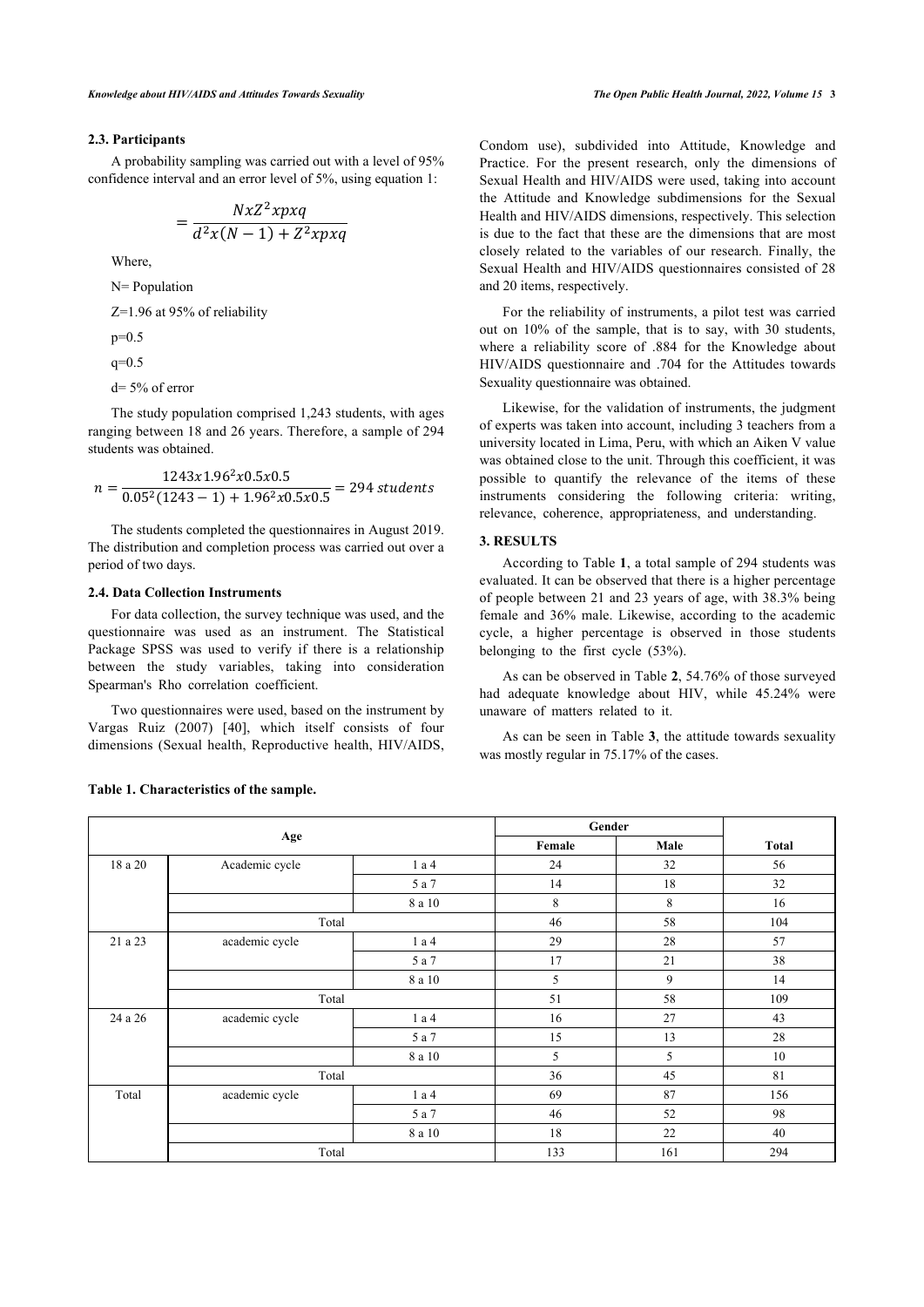# **Table 2. Knowledge about HIV/AIDS.**

| Knowledge  | Frequency                       | <b>Valid Percentage</b> | <b>Accumulated Percentage</b> |
|------------|---------------------------------|-------------------------|-------------------------------|
| Adequate   | 161                             | 54,8                    | 54,8                          |
| Inadequate | $\overline{\phantom{a}}$<br>133 | 45.4                    | 100.0                         |
| Total      | 294                             | 100,0                   |                               |

# <span id="page-3-0"></span>**Table 3. Attitudes towards sexuality.**

| <b>Attitude</b> | Frequency | Valid percentage |
|-----------------|-----------|------------------|
| Bad             | 49        | 16.66            |
| Regular         | 221       | 75.17            |
| Good            | 24        | $8.1^{-}$        |
| Total           | 294       | 100.0            |

As can be seen in Table **[4](#page-3-1)**, there is sufficient evidence to affirm that the level of knowledge about HIV is associated with attitude towards sexuality.

As can be seen in Table **[5](#page-3-2)**, the significance .000 is less than .05; thus, there is enough evidence to affirm that the level of knowledge about HIV correlates with the attitude of adolescents towards sexuality. Consequently, the more adequate the knowledge about HIV, the less students present risk-taking attitudes towards sexuality.

As can be seen in Table **[6](#page-4-0)**, the significance is greater than .05; thus, there is sufficient evidence to deny any correlation between Knowledge about HIV/AIDS and age.

As can be seen in Table**7**, there is enough evidence to affirm that age positively correlates with attitude towards sexuality, since its significance is less than 0.01.

After analyzing the results shown in Table**8**, it is concluded that a minority of people engage in high-risk sexual behavior at different ages. However, the respondents corresponding to the age range of 21-23 years are most engages in regular risk level sexual behavior.

As can be seen in Table **[9](#page-4-3)** , according to the opinion of the students, the item with the greatest impact in terms of

# <span id="page-3-1"></span>**Table 4. Chi-cuadrado test.**

knowledge about HIV was "most sexually transmitted infections can be totally cured with timely and adequate treatment".

As can be seen in Table **[10](#page-4-4)** , according to the opinion of the students, the item with the greatest impact in terms of attitude towards sexuality was " Masturbation causes acne".

# **4. DISCUSSION**

Of the total sample analyzed ( $n = 294$ ), the majority was male;  $n = 161$  (55%). The age range between 21 and 23 years was the most representative of the sample, being 37% of the total. Likewise, according to the academic cycle, a higher percentage of students belonging to the first cycle was observed (53%). In the same way, 75% of the students were found to have a regular attitude towards sexuality, followed by 17% having a bad attitude and, finally, the lowest percentage corresponded to the students with a good attitude towards sexuality represented by 8% of the sample. It was found that only 54.8% of the students had adequate knowledge about HIV/AIDS (Table **[2](#page-2-1)**), unlike the findings reported previously [[25](#page-7-0)], which indicated that Iranian students have low knowledge accompanied by erroneous beliefs, which generates a greater risk of contagion.

| 'alue                                        |      | df<br>$-$ | $\bullet$<br>ïcance<br>'Bilateral.<br>$\sqrt{10}$ |
|----------------------------------------------|------|-----------|---------------------------------------------------|
| Pearsor<br>$\gamma$ quareo.<br>test<br>-1115 | 240a |           | .000                                              |
| $A \rightarrow A$<br>----<br>.               |      |           |                                                   |

df<sup>=</sup> degrees of freedom of Chi-squared

#### <span id="page-3-2"></span>**Table 5. Relationship between Knowledge about HIV/AIDS and Attitude towards Sexuality.**

|          |                          |                          | Knowledge about HIV/AIDS | <b>Attitude Towards Sexuality</b> |
|----------|--------------------------|--------------------------|--------------------------|-----------------------------------|
|          | Knowledge about HIV/AIDS | Correlation coefficient  | 1.000                    | $-304$ <sup>*</sup>               |
|          |                          | Significance (bilateral) |                          | .000                              |
| Rho de   |                          |                          | 294                      | 294                               |
| Spearman | Attitude about Sexuality | Correlation coefficient  | $-.304$ **               | 1.000                             |
|          |                          | Significance (bilateral) | .000                     |                                   |
|          |                          |                          | 294                      | 294                               |

\*\*\* The correlation is significant at level 0.01 (bilateral)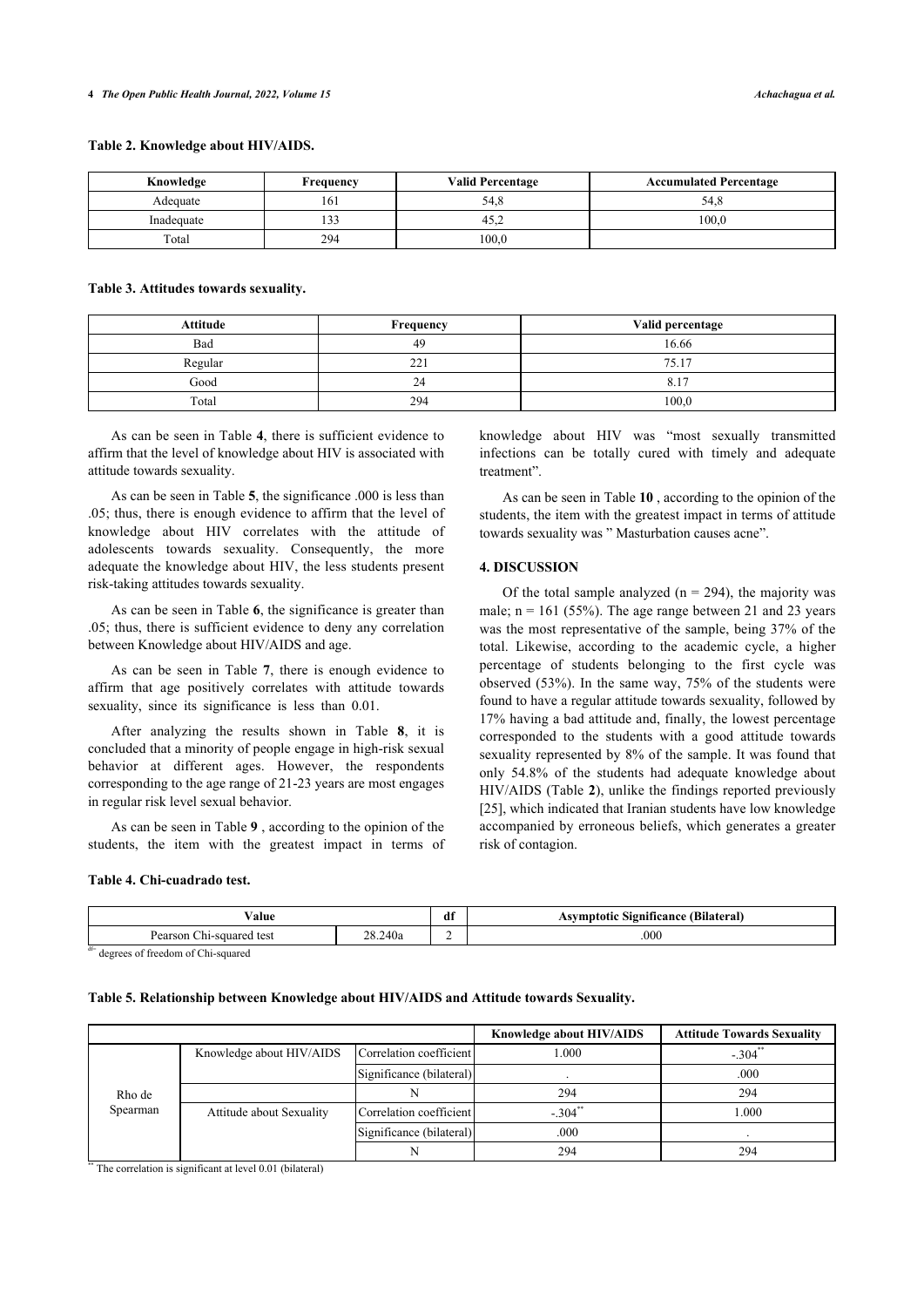# <span id="page-4-0"></span>**Table 6. Relationship between Knowledge about HIV/AIDS and age.**

|                 |                          |                               |     | Age   Knowledge about HIV/AIDS |
|-----------------|--------------------------|-------------------------------|-----|--------------------------------|
|                 | Age                      | Correlation coefficient 1.000 |     | $-.015$                        |
|                 |                          | Significance (bilateral)      |     | .799                           |
|                 |                          |                               | 294 | 294                            |
| Rho de Spearman | Knowledge about HIV/AIDS | Correlation coefficient -.015 |     | 1.000                          |
|                 |                          | Significance (bilateral) 799  |     |                                |
|                 |                          | N                             | 294 | 294                            |

# <span id="page-4-1"></span>**Table 7. Relationship between Attitudes about Sexuality and age.**

|                 |                            |                                           |     | <b>Age Attitude Towards Sexuality</b> |
|-----------------|----------------------------|-------------------------------------------|-----|---------------------------------------|
|                 | Age                        | Correlation coefficient 1.000             |     | $.152$ **                             |
|                 |                            | Significance (bilateral)                  |     | .009                                  |
|                 |                            |                                           | 294 | 294                                   |
| Rho de Spearman | Attitude towards Sexuality | Correlation coefficient 152 <sup>**</sup> |     | 1.000                                 |
|                 |                            | Significance (bilateral) .009             |     |                                       |
|                 |                            |                                           | 294 | 294                                   |

\*\*\* The correlation is significant at level 0.01 (bilateral).

# <span id="page-4-2"></span>**Table 8. Crosstable - Attitudes towards Sexuality and age.**

| <b>Attitude towards Sexuality</b> | 18 a 20 | 21 a 23 | 24 a 26 | <b>Total</b> |
|-----------------------------------|---------|---------|---------|--------------|
| Bad                               | 25      | 18      |         | 49           |
| Regular<br>Good                   |         | రు      | O.      | 221          |
|                                   |         |         |         |              |
| Total                             | 104     | 109     | 81      | 294          |

# <span id="page-4-3"></span>**Table 9. Item of greatest relevance to the instrument Knowledge about HIV/AIDS.**

|          |                                                                 |                          | <b>Knowledge about HIV</b> | Most sexually transmitted infections can<br>be completely cured, with timely and<br>adequate treatment. |
|----------|-----------------------------------------------------------------|--------------------------|----------------------------|---------------------------------------------------------------------------------------------------------|
|          | Knowledge about HIV                                             | Correlation coefficient  | 1.000                      | $.735$ <sup>**</sup>                                                                                    |
|          |                                                                 | Significance (bilateral) |                            | .000                                                                                                    |
| Rho de   |                                                                 |                          | 294                        | 294                                                                                                     |
| Spearman | Most sexually transmitted infections                            | Correlation coefficient  | $.735***$                  | 000.1                                                                                                   |
|          | can be completely cured, with timely<br>and adequate treatment. | Significance (bilateral) | .000                       |                                                                                                         |
|          |                                                                 |                          | 294                        | 294                                                                                                     |

\*\* The correlation is significant at level 0.01 (bilateral).

# <span id="page-4-4"></span>**Table 10. Item of greatest relevance to the instrument Attitude towards Sexuality.**

|                 |                                                    |                          | <b>Attitude Towards Sexuality</b> | <b>Masturbation Causes Acnel</b> |
|-----------------|----------------------------------------------------|--------------------------|-----------------------------------|----------------------------------|
|                 | Attitude towards Sexuality Correlation coefficient |                          | .000                              | $.418$ <sup>**</sup>             |
|                 |                                                    | Significance (bilateral) |                                   | .000                             |
|                 |                                                    |                          | 294                               | 294                              |
| Rho de Spearman | Masturbation causes acne Correlation coefficient   |                          | $.418$ <sup>**</sup>              | .000                             |
|                 |                                                    | Significance (bilateral) | .000                              |                                  |
|                 |                                                    |                          | 294                               | 294                              |

<span id="page-4-5"></span>\*\* The correlation is significant at level 0.01 (bilateral)..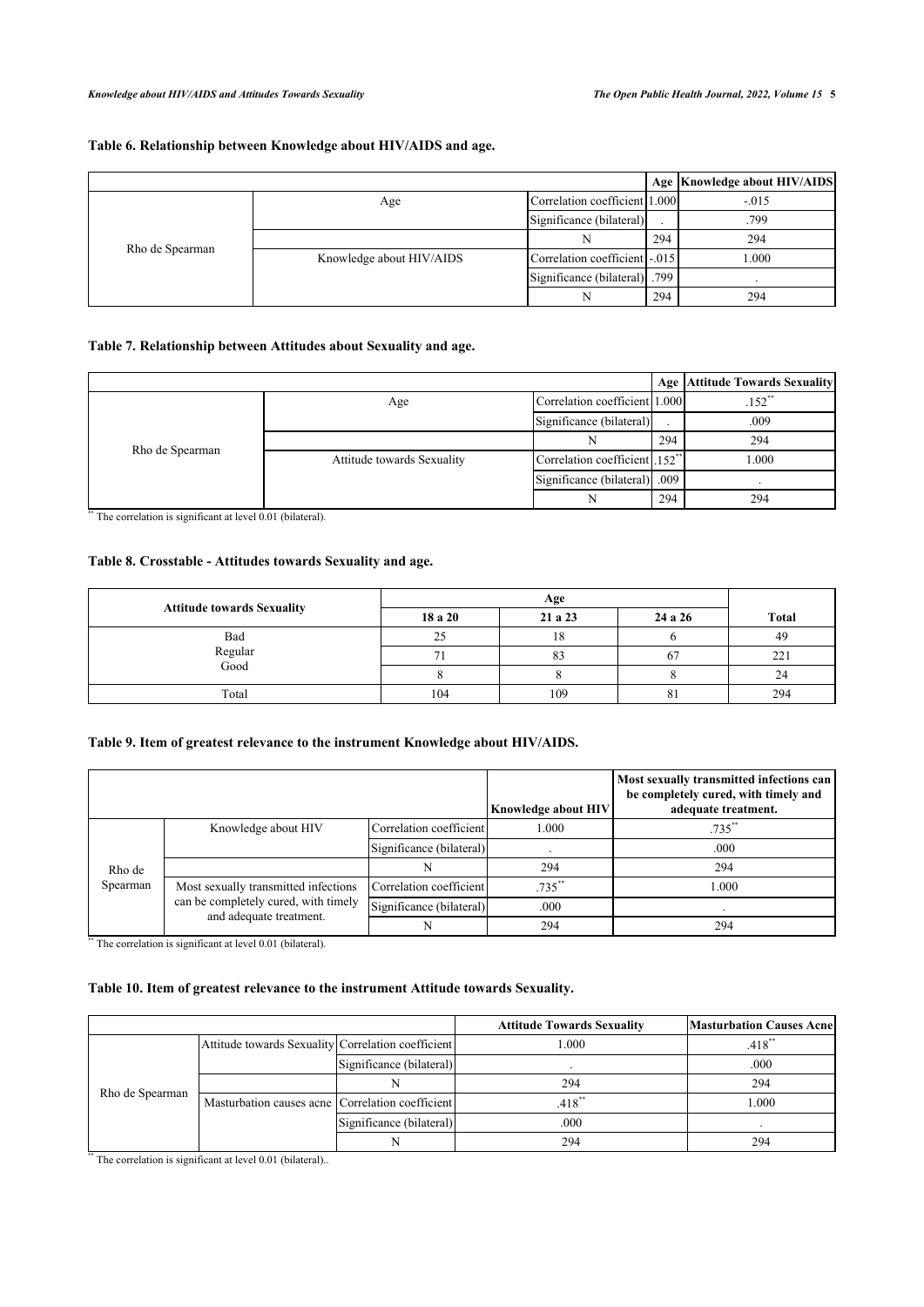| <b>Attitude Towards Sexuality</b> |         | Knowledge about HIV/AIDS |               |            |               |       |      |
|-----------------------------------|---------|--------------------------|---------------|------------|---------------|-------|------|
|                                   |         | Adequate                 | $\frac{6}{9}$ | Inadequate | $\frac{0}{0}$ | Total |      |
| Bad                               | Recount |                          |               | 38         | 28            | 49    | 16.7 |
| Regular                           | Recount | 131                      | 81            | 90         | 68            | 221   | 75.2 |
| Good                              | Recount |                          | 12            |            |               | 24    | 8.1  |
| Total                             | Recount | 161                      | 100           | 133        | 100           | 294   | 100  |

**Table 11. Frequency of knowledge about HIV/AIDS and attitude towards sexuality.**

It is important to highlight that as a result of the bibliographic review, young people and adolescents were found to have misconceptions about HIV, thinking that it is transmitted by a handshake, by witchcraft or that HIV has a quick cure [[24\]](#page-7-1).

An inverse and significant relationship was found between the level of knowledge about HIV and the attitude that adolescents have towards sexuality, with a  $p = .000$  and an  $r = -$ . 304, which indicates that the more adequate the knowledge is of HIV, the less adolescents' attitudes towards sexuality will be based on risk-taking.

The results obtained in this study correspond to those obtained earlier [\[24\]](#page-7-1), which found a significant association between attitudes towards sexuality and knowledge, reporting that participants who had inadequate knowledge about HIV manifested negative attitudes and participated in risky practices that could lead to HIV contraction.

Among the results obtained in this study, a greater number of students' knowledge, n=131 (81%), about HIV / AIDS was adequate and they had a regular attitude towards (Table**4**), which, although true, is neither positive nor negative. These results coincide in a certain way with a study conducted earlier [[21\]](#page-7-15), which demonstrated students with greater knowledge about HIV to present low-risk sexual behavior.

Regardless of the level of knowledge that students had regarding HIV, they could engage in risky sexual behaviours, as evidenced in the results shown in Table **[11](#page-4-5)**. For example, students with adequate knowledge indicated having a regular attitude towards sexuality 81% of the time, and in turn, students who demonstrated inadequate knowledge indicated having a regular attitude towards sexuality 68% of the time. However, it should be noted that the percentage of students with adequate knowledge who reported having a good attitude towards sexuality (12%) was higher compared to students with inadequate knowledge and having a good attitude towards sexuality (4%).

This variability of results between knowledge about HIV and behavior towards sexuality has been explained from different points of view by authors [[16](#page-6-11)], who have pointed out that there exists no significant relationship between knowledge about sexual health and risky sexual conduct exercised by adolescents. Many young people start having sexual relations at an early age whilst being aware of pregnancy and STDs; however, despite being aware of STDs, they have little knowledge about methods of prevention. On the other hand, a research work[[41](#page-7-4)] stated that the grade of familiarity with respect to HIV/AIDS and its prevention does not correspond to patterns of sexual conduct, which was reflected in the students

when engaging in riskier sexual behavior For instance, in a study [\[27](#page-7-3)], 65% of the young people and adolescents surveyed had regular knowledge of STIs, however, there was no indication of significance between this knowledge and the practice of risky sexual conduct. Aditionally, Duyan [\[42](#page-7-16)] found university students in Turkey to have scarce awareness regarding sexuality, and that this knowledge is not related to attitudes towards sex. Likewise, a study by Abuabat *et al*. [\[28\]](#page-7-4) found no significant difference between the variables of knowledge and attitudes towards STIs in medical students. On the other hand, Folasayo *et al*. [[19\]](#page-6-12) observed that there is a lack of knowledge regarding the causes of STDs not related to HIV and that there is a high rate of risk-taking behavior amongst sexually active students in Malaysia, 66.7% of which revealed to have multiple sexual partners and 18% of which engaged in relations with sex workers. Besides, 17.4% were found to consume alcohol and 9.4% drugs before having sex.

Regarding attitude towards sexuality in the results obtained in our study, the most relevant item was "masturbation causes acne", while the item with the greatest impact in terms of knowledge about HIV was "most sexually transmitted infections can be totally cured with timely and adequate treatment". The latter coincides with the results of Folasayo *et al*. [\[19](#page-6-12)], who indicated that the majority of respondents affirmed that treatment should be sought immediately if they or their partners present symptoms.

Regarding attitude towards sexuality and age, a positive relationship was found between these two variables, with an  $r =$ .152 and a  $p = .009$ , and it was concluded that a minority of people engage in high-risk sexual behaviour within the different age groups. However, the respondents corresponding to the age range of 21-23 years were the ones who most engaged in sexual behaviour with a regular level of risk. However, a study [[24](#page-7-1)] found a significant association between risky sexual practices and the age range of 15 to 19 years.

# **CONCLUSION**

An inverse and significant relationship was found between the level of knowledge about HIV and the attitude that adolescents have towards sexuality. Likewise, a positive relationship was found between attitude towards sexuality and age; the respondents corresponding to the age range of 21-23 years were most found to be engaged in regular risk level sexual practices.

Given that only 54.76% of those surveyed had adequate knowledge about HIV and evidence of risky sexual behaviour was found in all age groups, as well as a significant number of participants engaged in regular risk sexual behaviour, we suggest that universities implement sex education programs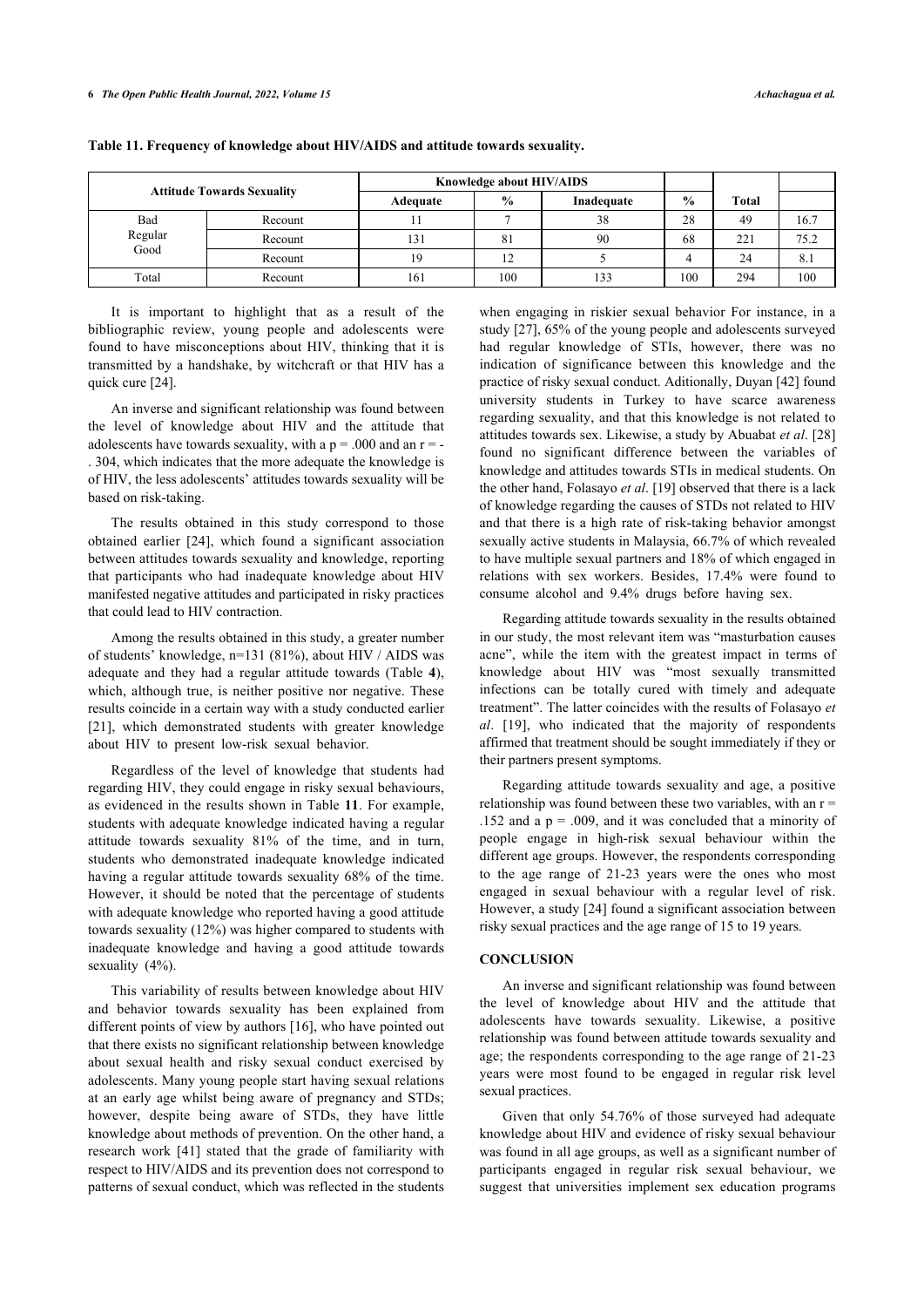#### *Knowledge about HIV/AIDS and Attitudes Towards Sexuality The Open Public Health Journal, 2022, Volume 15* **7**

permanently as well as safe sex practices should be promoted regardless of the academic cycle.

<span id="page-6-2"></span>This study recommends the authorities of the Peruvian health and education sector to take measures regarding the promotion of school-based health programs, given that there is a lack of information regarding the health needs of Peruvian students. As evidenced in the scientific literature consulted, in the results of this study, and also according to data obtained from the Ministry of Health, there are concerning difficulties in ascertaining the situation regarding STDs in Peru.

# <span id="page-6-3"></span><span id="page-6-1"></span>**ETHICS APPROVAL AND CONSENT TO PARTICIPATE**

<span id="page-6-4"></span>The study was approved by a committee of ethical research by UNIVERSIDAD NACIONAL DE INGENIERÍA in October 2019 under the project identification code: 0007-FIM-UNI.

# **HUMAN AND ANIMAL RIGHTS**

<span id="page-6-5"></span>No animals were used in this research. All procedures performed in studies involving human participants were in accordance with the ethical standards of the institutional and/or research committee, and with the 1975 Declaration of Helsinki, as revised in 2013.

# <span id="page-6-7"></span><span id="page-6-6"></span>**CONSENT FOR PUBLICATION**

<span id="page-6-8"></span>All participants were verbally informed of the objective of the study, the dissemination of the data, the voluntary nature of their participation, as well as the confidentiality of the data obtained. Verbal consent was obtained for participation in the study.

#### <span id="page-6-10"></span><span id="page-6-9"></span>**STANDARDS OF REPORTING**

STROBE guidelines were followed in this study.

# **AVAILABILITY OF DATA AND MATERIALS**

Not applicable.

# <span id="page-6-11"></span>**FUNDING**

None.

# **CONFLICT OF INTEREST**

The authors declare no conflict of interest, financial or otherwise.

#### **ACKNOWLEDGEMENTS**

<span id="page-6-13"></span>The authors thank the students who participated in this research.

#### <span id="page-6-12"></span><span id="page-6-0"></span>**REFERENCES**

- [1] Kumar R, Goyal A, Singh P, Bhardwaj A, Mittal A, Yadav SS. Knowledge attitude and perception of sex education among school going adolescents in Ambala District, Haryana, India: a Cross-Sectional study. J Clin Diagn Res 2017; 11(3): LC01-4. [\[http://dx.doi.org/10.7860/JCDR/2017/19290.9338](http://dx.doi.org/10.7860/JCDR/2017/19290.9338)] [PMID: [28511413\]](http://www.ncbi.nlm.nih.gov/pubmed/28511413)
- [2] Eckstrand KL, Choukas-Bradley S, Mohanty A, *et al.* Heightened activity in social reward networks is associated with adolescents' risky

sexual behaviors. Dev Cogn Neurosci 2017; 27: 1-9. [\[http://dx.doi.org/10.1016/j.dcn.2017.07.004](http://dx.doi.org/10.1016/j.dcn.2017.07.004)] [PMID: [28755632\]](http://www.ncbi.nlm.nih.gov/pubmed/28755632)

- [3] Marco MHD, Ferraris S, Langsam M. Jóvenes, enfermedades de transmisión sexual y derechos. Panorama nacional y regional en Argentina. Cien Saude Colet 2018; 23(9): 2835-48. [\[http://dx.doi.org/10.1590/1413-81232018239.13382018](http://dx.doi.org/10.1590/1413-81232018239.13382018)] [PMID: [30281722\]](http://www.ncbi.nlm.nih.gov/pubmed/30281722)
- [4] Marí-Ytarte R, Moreno-López R, Barranco-Barroso R. Sex and relationship education for the autonomy and emotional well-being of young people. Front Psychol 2020; 11: 1280.

[\[http://dx.doi.org/10.3389/fpsyg.2020.01280](http://dx.doi.org/10.3389/fpsyg.2020.01280)] [PMID: [32636785\]](http://www.ncbi.nlm.nih.gov/pubmed/32636785)

- [5] Demaria LM, Galárraga O, Campero L, Walker DM. Educación sobre sexualidad y prevención del VIH: un diagnóstico para América Latina y el Caribe. Rev Panam Salud Publica 2009; 26(6): 485-93. [\[http://dx.doi.org/10.1590/S1020-49892009001200003](http://dx.doi.org/10.1590/S1020-49892009001200003)] [PMID: [20107702\]](http://www.ncbi.nlm.nih.gov/pubmed/20107702)
- [6] Capote Rodríguez A, Ciria Martín A, García Milian AJ, Pérez Piñero JS. Educational needs on sexually transmitted infections in adolescents from old Havana. Rev Cuba Salud Pública 2017; 43: 166-79.
- [7] Aggleton P, Parker R, Maluwa M. Stigma and discrimination due to HIV and AIDS: a conceptual framework and implications for action. Electronic Newsletter of the Project Sexualities, Health and Human Rights in Latin America 2003; 1(1)
- [8] Tavoosi A, Zaferani A, Enzevaei A, Tajik P, Ahmadinezhad Z. Knowledge and attitude towards HIV/AIDS among Iranian students. BMC Public Health 2004; 4(1): 17.

[\[http://dx.doi.org/10.1186/1471-2458-4-17\]](http://dx.doi.org/10.1186/1471-2458-4-17) [PMID: [15157281\]](http://www.ncbi.nlm.nih.gov/pubmed/15157281)

- [9] Campillay Campillay M, Monárdez Monárdez M. Stigma and discrimination in people with HIV/AIDS, an ethical challenge for healthcare professionals. Rev Bioet Derecho 2019; (47): 93-107.
- [10] ONUSIDA. Communities at the center of the response to HIV in latin america 2019. Available from: [https://plataformalac.org/wp-content/uploads/2019/12/2019-global-AI](https://plataformalac.org/wp-content/uploads/2019/12/2019-global-AIDS-update_latin-america_es.pdf) [DS-update\\_latin-america\\_es.pdf](https://plataformalac.org/wp-content/uploads/2019/12/2019-global-AIDS-update_latin-america_es.pdf)
- [11] Subbarao NT, Akhilesh A. Knowledge and attitude about sexually transmitted infections other than HIV among college students. Indian J Sex Transm Dis AIDS 2017; 38(1): 10-4.
- [\[http://dx.doi.org/10.4103/0253-7184.196888\]](http://dx.doi.org/10.4103/0253-7184.196888) [PMID: [28442798](http://www.ncbi.nlm.nih.gov/pubmed/28442798)]
- [12] United Nations International Children's Emergency Fund (UNICEF). Every three minutes, a teenage girl contracts HIV 2018.<https://uni.cf/3mQ8TOC>
- [13] Ministerio de Salud (MINSA). Documento Técnico 2017. Available from:<http://bvs.minsa.gob.pe/local/MINSA/4143.pdf>
- [14] Alhasawi A, Grover SB, Sadek A, Ashoor I, Alkhabbaz I, Almasri S. Assessing HIV/AIDS Knowledge, awareness, and attitudes among senior high school students in Kuwait. Med Princ Pract 2019; 28(5): 470-6.
	- [\[http://dx.doi.org/10.1159/000500307\]](http://dx.doi.org/10.1159/000500307) [PMID: [30995643\]](http://www.ncbi.nlm.nih.gov/pubmed/30995643)
- [15] Badru T, Mwaisaka J, Khamofu H, *et al.* HIV comprehensive knowledge and prevalence among young adolescents in Nigeria: Evidence from Akwa Ibom AIDS indicator survey, 2017. BMC Public Health 2020; 20(1): 45.

[\[http://dx.doi.org/10.1186/s12889-019-7890-y\]](http://dx.doi.org/10.1186/s12889-019-7890-y) [PMID: [31931760](http://www.ncbi.nlm.nih.gov/pubmed/31931760)]

- [16] Carmona G, Beltran J, Calderón M, Piazza M, Chávez S. Contextualization of sexual initiation and individual barriers to the use of contraceptives in adolescents from Lima, Huamanga and Iquitos. Rev Peru Med Exp Salud Publica 2017; 34(4): 601-10. [\[http://dx.doi.org/10.17843/rpmesp.2017.344.3334](http://dx.doi.org/10.17843/rpmesp.2017.344.3334)] [PMID: [29364416\]](http://www.ncbi.nlm.nih.gov/pubmed/29364416)
- [17] de Castro F, Rojas-Martínez R, Villalobos-Hernández A, *et al.* Sexual and reproductive health outcomes are positively associated with comprehensive sexual education exposure in Mexican high-school students. PLoS One 2018; 13(3): e0193780.
- [\[http://dx.doi.org/10.1371/journal.pone.0193780\]](http://dx.doi.org/10.1371/journal.pone.0193780) [PMID: [29554152\]](http://www.ncbi.nlm.nih.gov/pubmed/29554152) [18] Ezer P, Kerr L, Fisher CM, Heywood W, Lucke J, Australian students' experiences of sexuality education at school. Sex Educ 2019; 19(5): 597-613.

[\[http://dx.doi.org/10.1080/14681811.2019.1566896](http://dx.doi.org/10.1080/14681811.2019.1566896)]

[19] Folasayo AT, Oluwasegun AJ, Samsudin S, Saudi SNS, Osman M, Hamat RA. Assessing the knowledge level, attitudes, risky behaviors and preventive practices on sexually transmitted diseases among university students as future healthcare providers in the central zone of Malaysia: A cross-sectional study. Int J Environ Res Public Health 2017; 14(2): 159.

[\[http://dx.doi.org/10.3390/ijerph14020159\]](http://dx.doi.org/10.3390/ijerph14020159) [PMID: [28208724](http://www.ncbi.nlm.nih.gov/pubmed/28208724)]

[20] Panchaud C, Keogh SC, Stillman M, et al. Towards comprehensive sexuality education: a comparative analysis of the policy environment